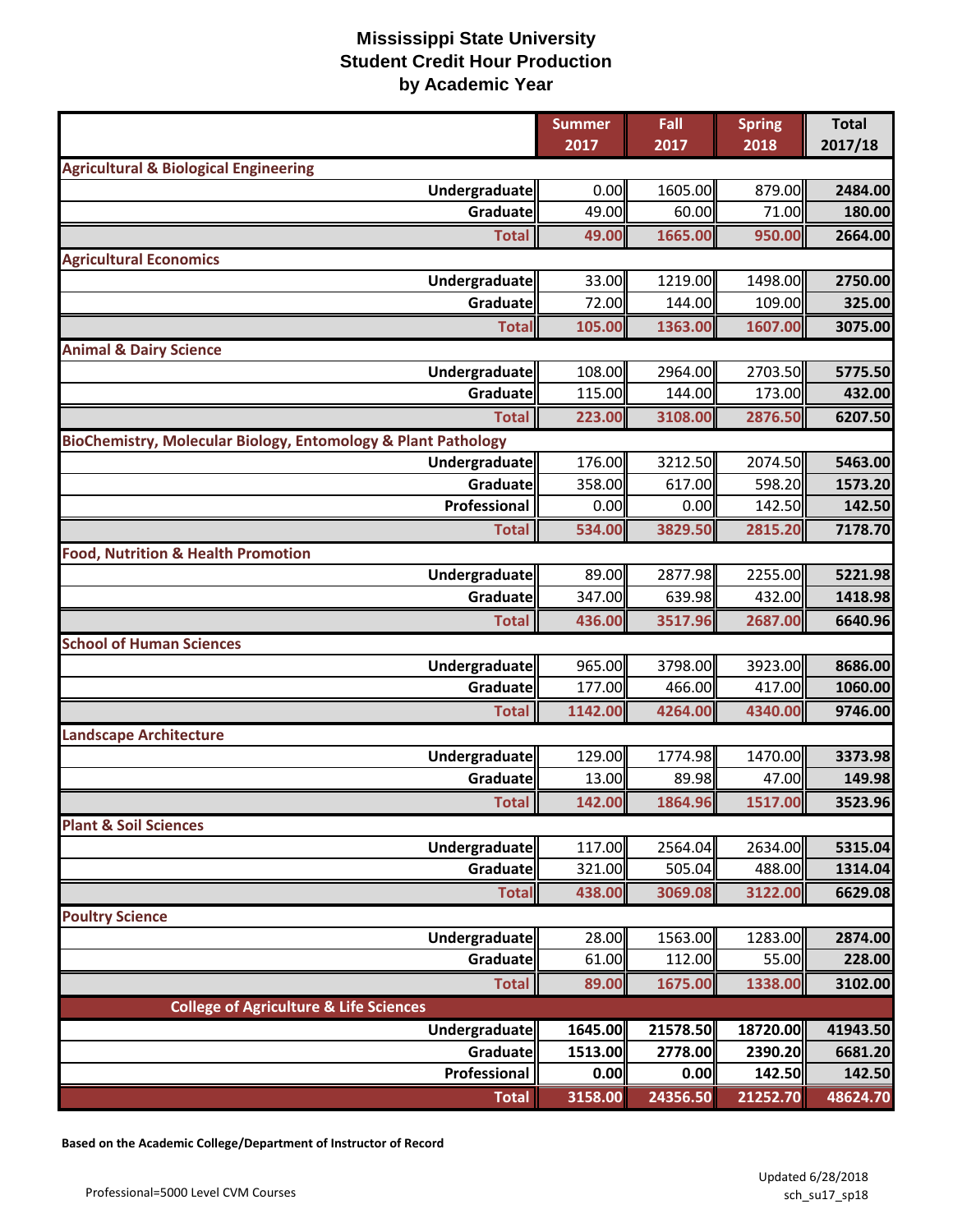|                                                  | <b>Summer</b><br>2017 | Fall<br>2017 | <b>Spring</b><br>2018 | <b>Total</b><br>2017/18 |
|--------------------------------------------------|-----------------------|--------------|-----------------------|-------------------------|
| <b>School of Architecture</b>                    |                       |              |                       |                         |
| Undergraduate                                    | 297.00                | 4320.00      | 4122.00               | 8739.00                 |
| Graduate                                         | 0.00                  | 0.00         | 0.00                  | 0.00                    |
| <b>Total</b>                                     | 297.00                | 4320.00      | 4122.00               | 8739.00                 |
| Art                                              |                       |              |                       |                         |
| Undergraduate                                    | 339.00                | 3806.00      | 3291.00               | 7436.00                 |
| Graduate                                         | 0.00                  | 1.00         | 40.00                 | 41.00                   |
| <b>Total</b>                                     | 339.00                | 3807.00      | 3331.00               | 7477.00                 |
| <b>Building Construction Science</b>             |                       |              |                       |                         |
| Undergraduate                                    | 198.00                | 306.00       | 216.00                | 720.00                  |
| Graduate                                         | 0.00                  | 0.00         | 0.00                  | 0.00                    |
| <b>Total</b>                                     | 198.00                | 306.00       | 216.00                | 720.00                  |
| <b>Interior Design</b>                           |                       |              |                       |                         |
| Undergraduate                                    | 143.00                | 1151.00      | 1301.00               | 2595.00                 |
| Graduate                                         | 0.00                  | 0.00         | 0.00                  | 0.00                    |
| <b>Total</b>                                     | 143.00                | 1151.00      | 1301.00               | 2595.00                 |
| <b>College of Architecture, Art &amp; Design</b> |                       |              |                       |                         |
| Undergraduate                                    | 977.00                | 9583.00      | 8930.00               | 19490.00                |
| Graduate                                         | 0.00                  | 1.00         | 40.00                 | 41.00                   |
| <b>Total</b>                                     | 977.00                | 9584.00      | 8970.00               | 19531.00                |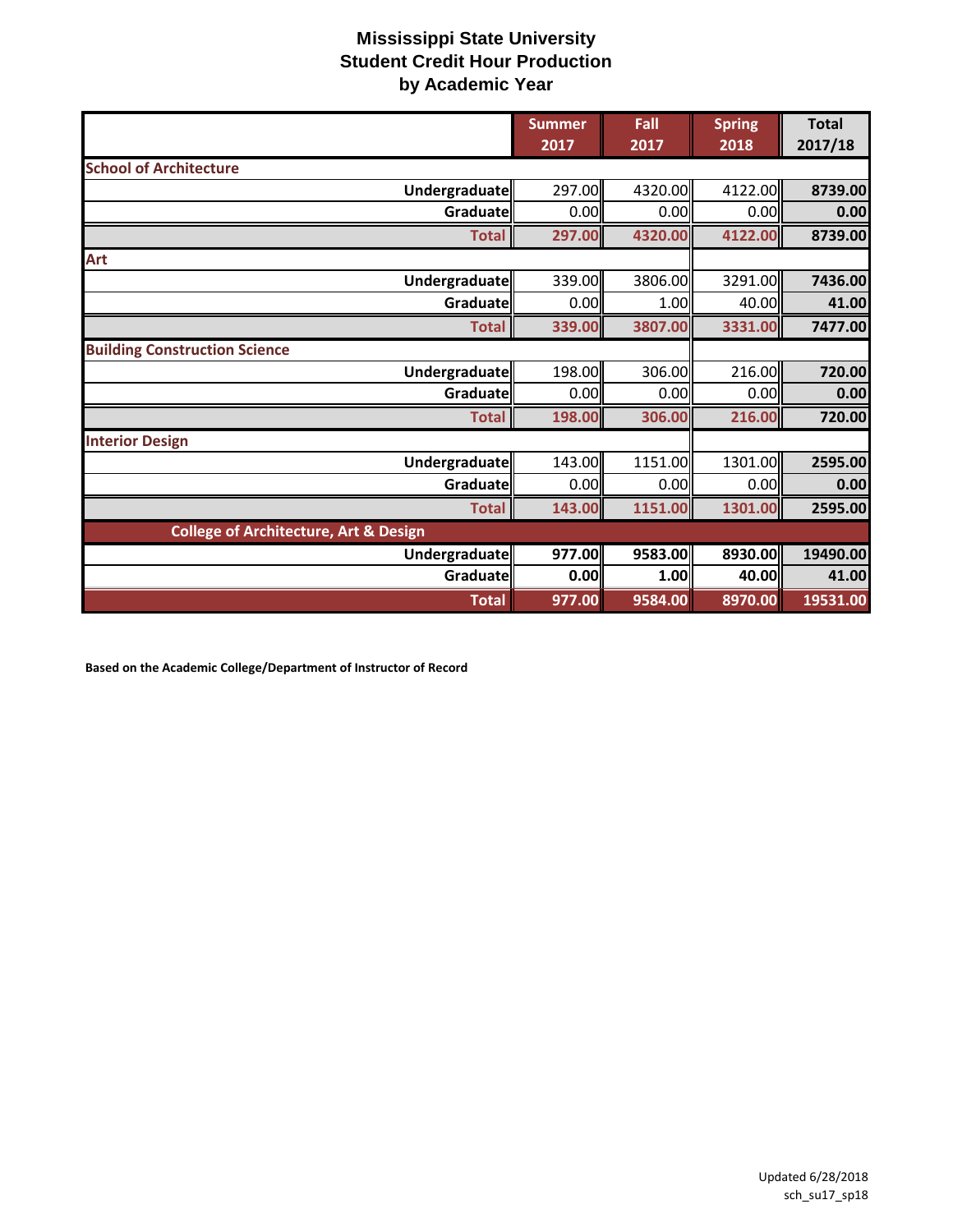|                                                           | <b>Summer</b><br>2017 | Fall<br>2017     | <b>Spring</b><br>2018 | <b>Total</b><br>2017/18 |
|-----------------------------------------------------------|-----------------------|------------------|-----------------------|-------------------------|
| <b>Aerospace Studies</b>                                  |                       |                  |                       |                         |
| Undergraduate                                             | 0.00                  | 113.00           | 104.00                | 217.00                  |
| Graduate                                                  | 0.00                  | 0.00             | 0.00                  | 0.00                    |
| <b>Total</b>                                              | 0.00                  | 113.00           | 104.00                | 217.00                  |
| <b>Anthropology &amp; Middle Eastern Cultures</b>         |                       |                  |                       |                         |
| Undergraduate                                             | 208.00                | 2483.00          | 1967.00               | 4658.00                 |
| Graduate                                                  | 6.00                  | 220.00           | 214.00                | 440.00                  |
| <b>Total</b>                                              | 214.00                | 2703.00          | 2181.00               | 5098.00                 |
| <b>Biological Sciences</b>                                |                       |                  |                       |                         |
| <b>Undergraduate</b>                                      | 1163.50               | 13336.00         | 13577.00              | 28076.50                |
| Graduate                                                  | 123.00                | 623.00           | 570.00                | 1316.00                 |
| <b>Total</b>                                              | 1286.50               | 13959.00         | 14147.00              | 29392.50                |
| <b>Chemistry</b>                                          |                       |                  |                       |                         |
| Undergraduate                                             | 974.00                | 9955.00          | 8770.00               | 19699.00                |
| Graduate                                                  | 343.00                | 733.00           | 748.00                | 1824.00                 |
| <b>Total</b>                                              | 1317.00               | 10688.00         | 9518.00               | 21523.00                |
| <b>Classical &amp; Modern Languages &amp; Literatures</b> |                       |                  |                       |                         |
| Undergraduate                                             | 1362.00               | 6581.00          | 5670.00               | 13613.00                |
| Graduate                                                  | 12.00                 | 69.00            | 87.00                 | 168.00                  |
| <b>Total</b>                                              | 1374.00               | 6650.00          | 5757.00               | 13781.00                |
| <b>Communication</b>                                      |                       |                  |                       |                         |
| Undergraduate<br>Graduate                                 | 1736.00<br>27.00      | 8954.60<br>42.00 | 8089.00<br>31.00      | 18779.60                |
|                                                           |                       |                  |                       | 100.00                  |
| <b>Total</b>                                              | 1763.00               | 8996.60          | 8120.00               | 18879.60                |
| <b>English</b><br>Undergraduate                           | 1152.00               | 13261.00         | 11205.00              | 25618.00                |
| Graduate                                                  | 30.00                 | 289.00           | 238.00                | 557.00                  |
| <b>Total</b>                                              | 1182.00               | 13550.00         | 11443.00              | 26175.00                |
| <b>Geosciences</b>                                        |                       |                  |                       |                         |
| Undergraduate                                             | 1760.00               | 8827.00          | 5839.00               | 16426.00                |
| Graduate                                                  | 788.00                | 1553.00          | 576.00                | 2917.00                 |
| <b>Total</b>                                              | 2548.00               | 10380.00         | 6415.00               | 19343.00                |
| <b>History</b>                                            |                       |                  |                       |                         |
| Undergraduate                                             | 439.50                | 7466.00          | 4747.00               | 12652.50                |
| Graduate                                                  | 33.00                 | 666.00           | 514.00                | 1213.00                 |
| <b>Total</b>                                              | 472.50                | 8132.00          | 5261.00               | 13865.50                |
| <b>Mathematics &amp; Statistics</b>                       |                       |                  |                       |                         |
| Undergraduate                                             | 2643.00               | 20617.00         | 16124.00              | 39384.00                |
| Graduate                                                  | 128.00                | 929.00           | 747.00                | 1804.00                 |
| <b>Total</b>                                              | 2771.00               | 21546.00         | 16871.00              | 41188.00                |
| <b>Military Science</b>                                   |                       |                  |                       |                         |
| Undergraduate                                             | 0.00                  | 337.00           | 305.00                | 642.00                  |
| Graduate                                                  | 0.00                  | 0.00             | 0.00                  | 0.00                    |
| <b>Total</b>                                              | 0.00                  | 337.00           | 305.00                | 642.00                  |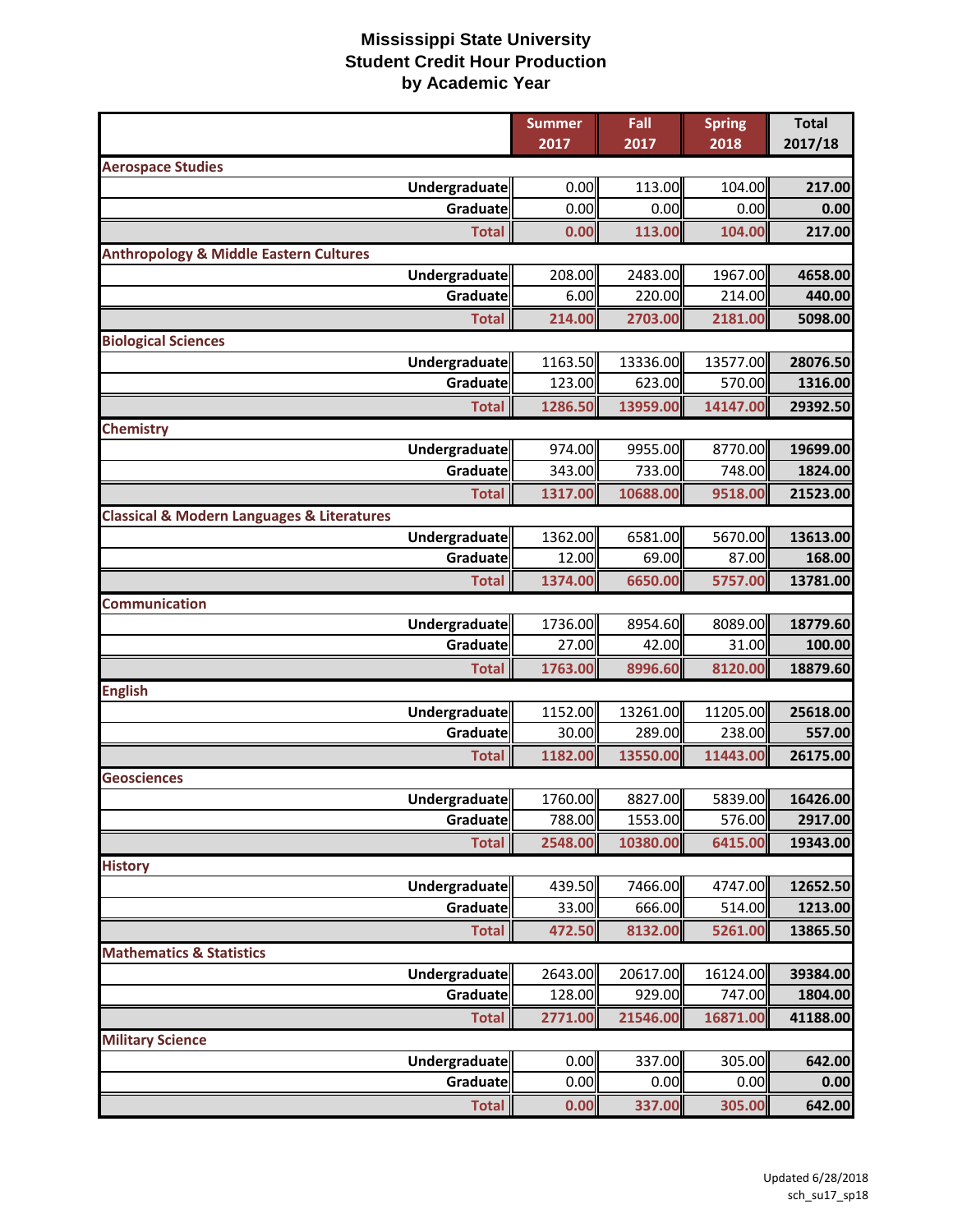|                                                      | <b>Summer</b><br>2017 | Fall<br>2017 | <b>Spring</b><br>2018 | <b>Total</b><br>2017/18 |
|------------------------------------------------------|-----------------------|--------------|-----------------------|-------------------------|
| <b>Philosophy &amp; Religion</b>                     |                       |              |                       |                         |
| Undergraduate                                        | 816.00                | 5643.00      | 5071.00               | 11530.00                |
| Graduatell                                           | 0.00                  | 14.00        | 0.00                  | 14.00                   |
| <b>Total</b>                                         | 816.00                | 5657.00      | 5071.00               | 11544.00                |
| <b>Physics &amp; Astronomy</b>                       |                       |              |                       |                         |
| Undergraduate                                        | 659.00                | 5041.00      | 5065.00               | 10765.00                |
| Graduate                                             | 4.00                  | 415.00       | 395.00                | 814.00                  |
| <b>Total</b>                                         | 663.00                | 5456.00      | 5460.00               | 11579.00                |
| <b>Political Science &amp; Public Administration</b> |                       |              |                       |                         |
| <b>Undergraduate</b>                                 | 139.00                | 5907.20      | 3898.00               | 9944.20                 |
| Graduatel                                            | 112.00                | 414.00       | 365.00                | 891.00                  |
| <b>Total</b>                                         | 251.00                | 6321.20      | 4263.00               | 10835.20                |
| <b>Psychology</b>                                    |                       |              |                       |                         |
| Undergraduate                                        | 1044.00               | 12229.00     | 8267.00               | 21540.00                |
| Graduate                                             | 103.00                | 556.00       | 498.00                | 1157.00                 |
| <b>Total</b>                                         | 1147.00               | 12785.00     | 8765.00               | 22697.00                |
| <b>Sociology</b>                                     |                       |              |                       |                         |
| Undergraduate                                        | 795.00                | 9611.00      | 7231.00               | 17637.00                |
| Graduate                                             | 66.00                 | 310.00       | 231.00                | 607.00                  |
| <b>Total</b>                                         | 861.00                | 9921.00      | 7462.00               | 18244.00                |
| <b>College of Arts &amp; Science</b>                 |                       |              |                       |                         |
| Undergraduate                                        | 14891.00              | 130361.80    | 105929.00             | 251181.80               |
| Graduate                                             | 1775.00               | 6833.00      | 5214.00               | 13822.00                |
| <b>Total</b>                                         | 16666.00              | 137194.80    | 111143.00             | 265003.80               |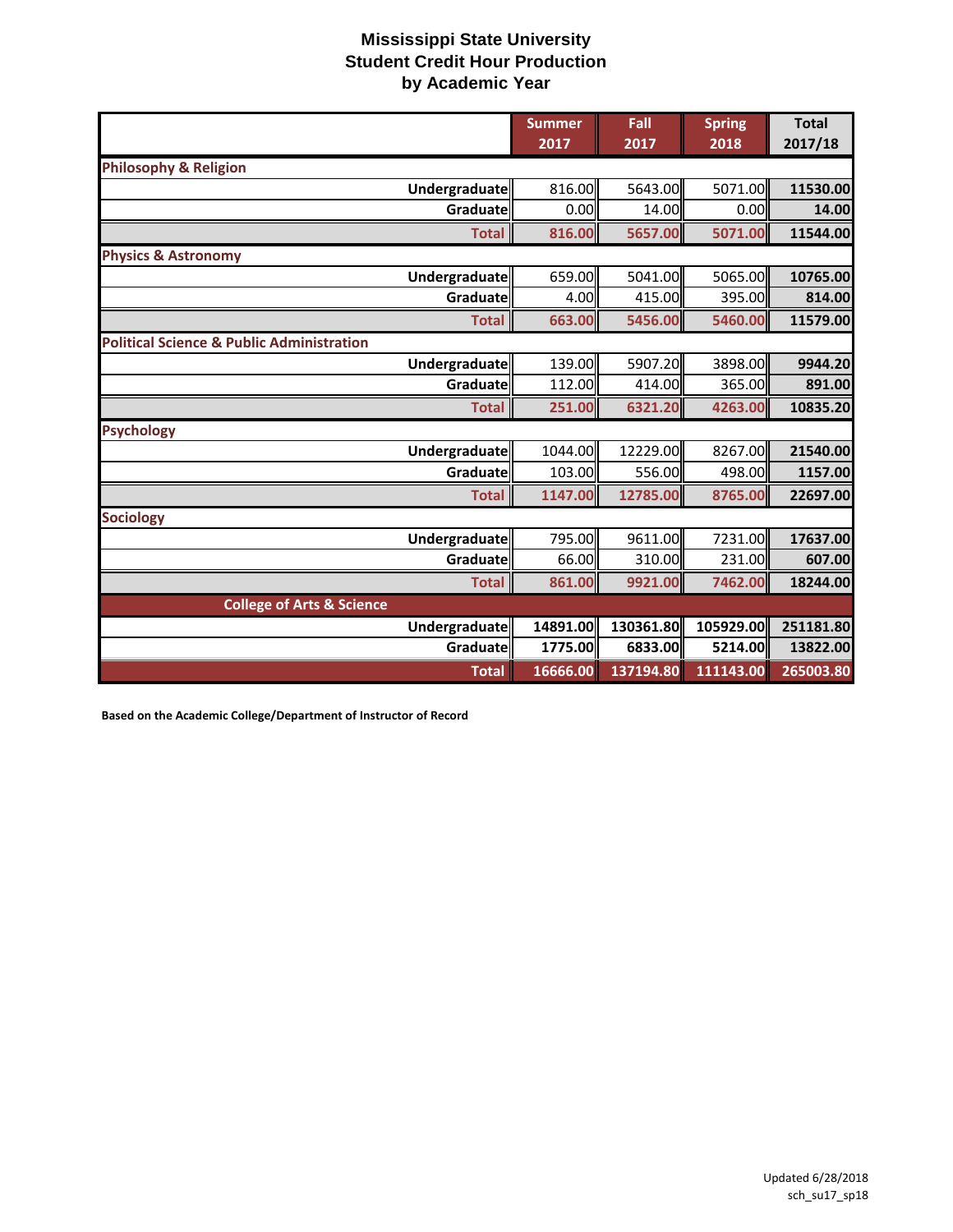|                                                            | <b>Summer</b><br>2017 | Fall<br>2017 | <b>Spring</b><br>2018 | <b>Total</b><br>2017/18 |
|------------------------------------------------------------|-----------------------|--------------|-----------------------|-------------------------|
| <b>School of Accountancy</b>                               |                       |              |                       |                         |
| Undergraduate                                              | 801.00                | 4390.00      | 3911.00               | 9102.00                 |
| Graduate                                                   | 526.00                | 753.00       | 393.00                | 1672.00                 |
| <b>Total</b>                                               | 1327.00               | 5143.00      | 4304.00               | 10774.00                |
| <b>Finance &amp; Economics</b>                             |                       |              |                       |                         |
| Undergraduate                                              | 1359.00               | 8819.00      | 7745.00               | 17923.00                |
| Graduate                                                   | 199.00                | 353.00       | 191.00                | 743.00                  |
| <b>Total</b>                                               | 1558.00               | 9172.00      | 7936.00               | 18666.00                |
| <b>Management &amp; Information Systems</b>                |                       |              |                       |                         |
| Undergraduate                                              | 896.00                | 6851.00      | 7710.00               | 15457.00                |
| Graduate                                                   | 396.00                | 535.00       | 213.00                | 1144.00                 |
| <b>Total</b>                                               | 1292.00               | 7386.00      | 7923.00               | 16601.00                |
| <b>Marketing, Quantatative Analysis &amp; Business Law</b> |                       |              |                       |                         |
| Undergraduate                                              | 944.00                | 7439.00      | 6723.00               | 15106.00                |
| Graduate                                                   | 378.00                | 560.00       | 296.00                | 1234.00                 |
| <b>Total</b>                                               | 1322.00               | 7999.00      | 7019.00               | 16340.00                |
| <b>College of Business</b>                                 |                       |              |                       |                         |
| Undergraduate                                              | 4000.00               | 27499.00     | 26089.00              | 57588.00                |
| Graduate                                                   | 1499.00               | 2201.00      | 1093.00               | 4793.00                 |
| <b>Total</b>                                               | 5499.00               | 29700.00     | 27182.00              | 62381.00                |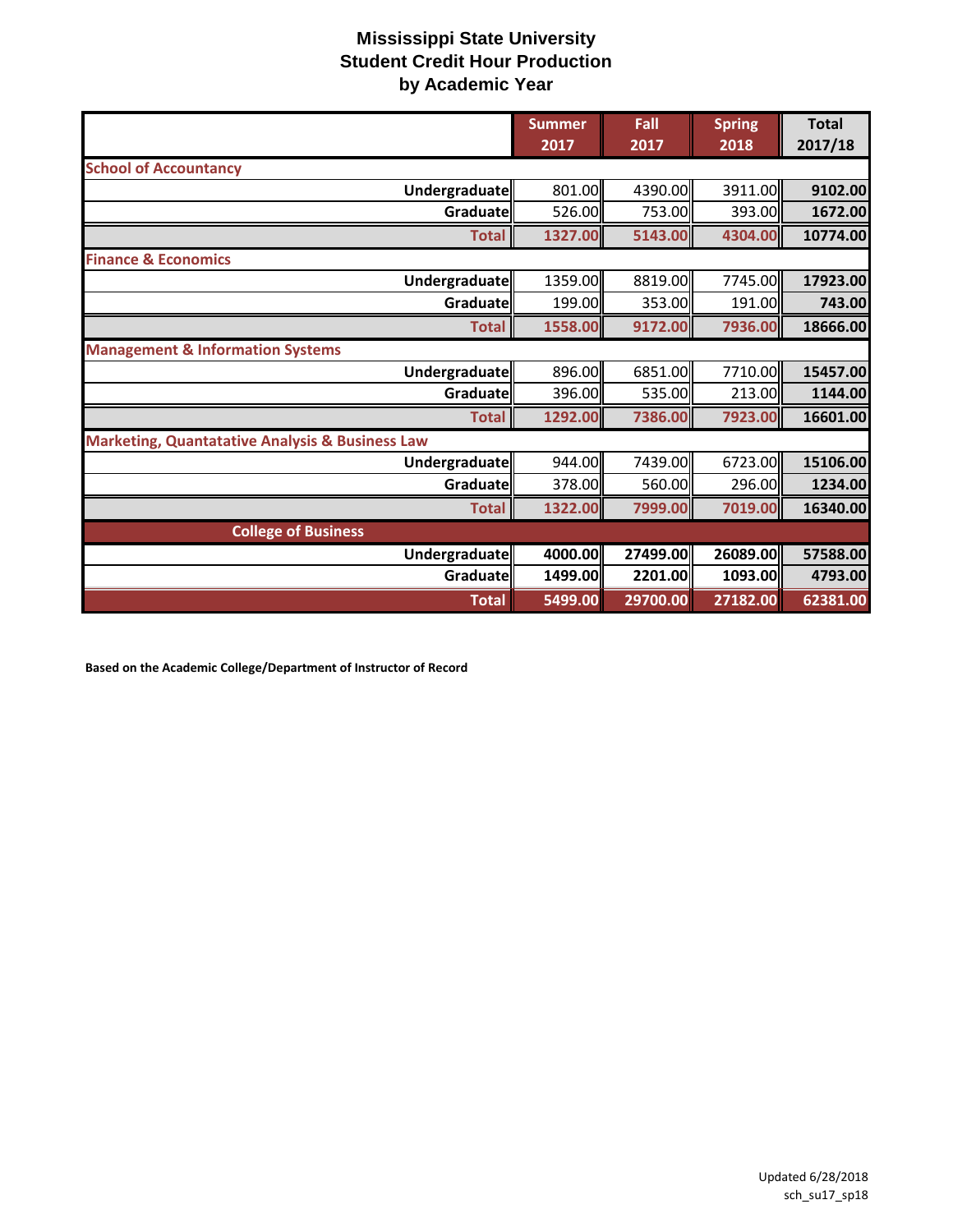|                                                           | <b>Summer</b><br>2017 | Fall<br>2017 | <b>Spring</b><br>2018 | <b>Total</b><br>2017/18 |
|-----------------------------------------------------------|-----------------------|--------------|-----------------------|-------------------------|
| <b>Counseling, Educational Psychology and Foundations</b> |                       |              |                       |                         |
| Undergraduate                                             | 1878.00               | 6724.75      | 4685.00               | 13287.75                |
| Graduate                                                  | 1206.00               | 1468.00      | 1014.00               | 3688.00                 |
| <b>Total</b>                                              | 3084.00               | 8192.75      | 5699.00               | 16975.75                |
| <b>Curriculum, Instruction &amp; Special Education</b>    |                       |              |                       |                         |
| <b>Undergraduate</b>                                      | 654.00                | 7738.00      | 5371.00               | 13763.00                |
| Graduate                                                  | 819.00                | 1029.00      | 167.00                | 2015.00                 |
| <b>Total</b>                                              | 1473.00               | 8767.00      | 5538.00               | 15778.00                |
| <b>Educational Leadership</b>                             |                       |              |                       |                         |
| Undergraduate                                             | 539.00                | 2306.45      | 1342.00               | 4187.45                 |
| Graduate                                                  | 988.00                | 1082.00      | 436.00                | 2506.00                 |
| <b>Total</b>                                              | 1527.00               | 3388.45      | 1778.00               | 6693.45                 |
| <b>Instructional Systems &amp; Workforce Development</b>  |                       |              |                       |                         |
| <b>Undergraduate</b>                                      | 1044.00               | 4407.00      | 4243.00               | 9694.00                 |
| Graduate                                                  | 284.00                | 523.00       | 102.00                | 909.00                  |
| <b>Total</b>                                              | 1328.00               | 4930.00      | 4345.00               | 10603.00                |
| <b>Kinesology</b>                                         |                       |              |                       |                         |
| Undergraduate                                             | 2028.00               | 10047.00     | 8124.00               | 20199.00                |
| Graduatel                                                 | 117.00                | 495.00       | 513.00                | 1125.00                 |
| <b>Total</b>                                              | 2145.00               | 10542.00     | 8637.00               | 21324.00                |
| <b>Music</b>                                              |                       |              |                       |                         |
| <b>Undergraduate</b>                                      | 274.00                | 4132.00      | 3171.00               | 7577.00                 |
| Graduate                                                  | 0.00                  | 0.00         | 0.00                  | 0.00                    |
| <b>Total</b>                                              | 274.00                | 4132.00      | 3171.00               | 7577.00                 |
| <b>College of Education</b>                               |                       |              |                       |                         |
| Undergraduate                                             | 6417.00               | 35355.20     | 26936.00              | 68708.20                |
| Graduate                                                  | 3414.00               | 4597.00      | 2232.00               | 10243.00                |
| <b>Total</b>                                              | 9831.00               | 39952.20     | 29168.00              | 78951.20                |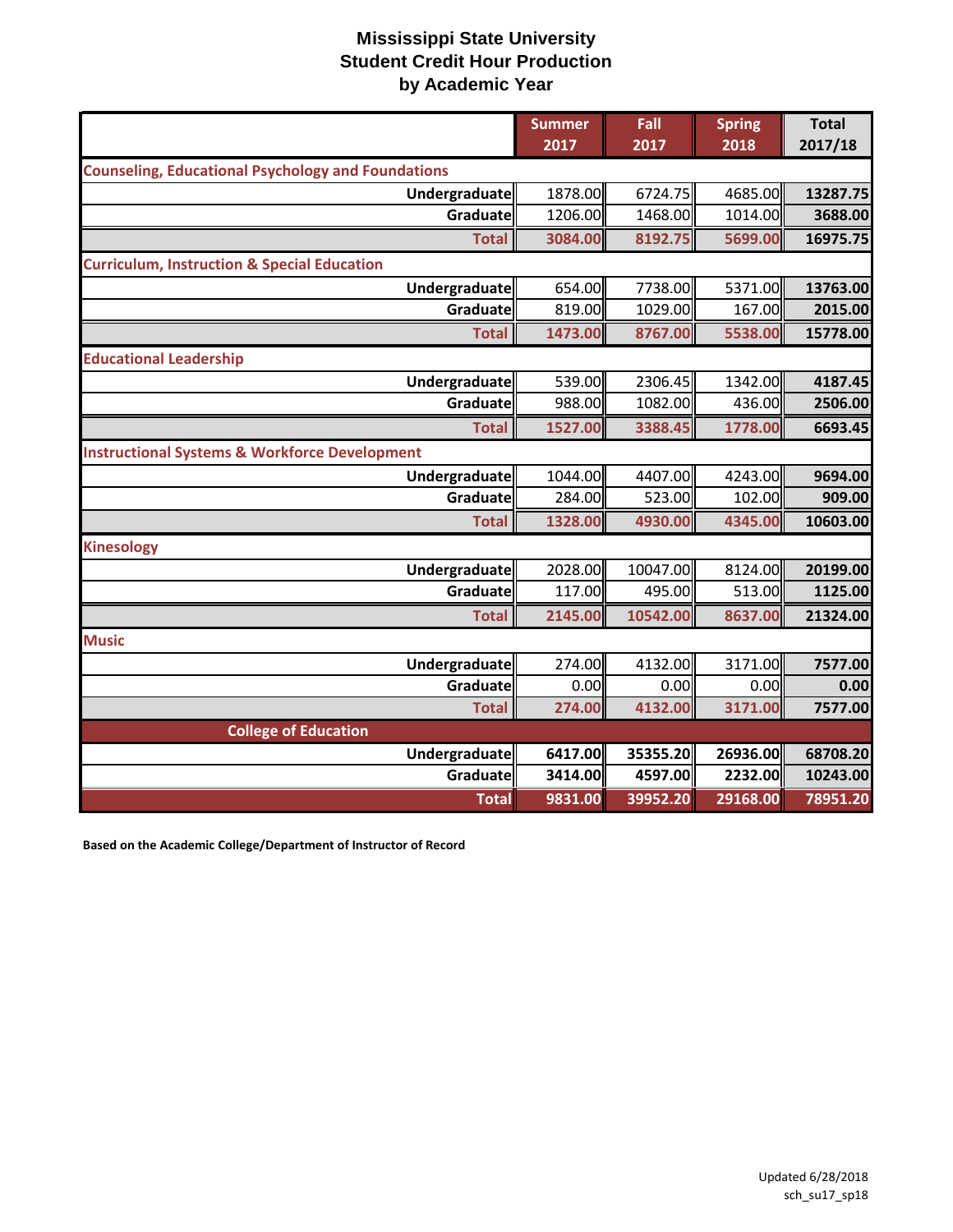|                                                  | <b>Summer</b> | Fall     | <b>Spring</b> | <b>Total</b> |
|--------------------------------------------------|---------------|----------|---------------|--------------|
|                                                  | 2017          | 2017     | 2018          | 2017/18      |
| <b>Aerospace Engineering</b>                     |               |          |               |              |
| Undergraduate                                    | 564.00        | 4990.50  | 4092.50       | 9647.00      |
| Graduate                                         | 372.00        | 712.00   | 711.00        | 1795.00      |
| <b>Total</b>                                     | 936.00        | 5702.50  | 4803.50       | 11442.00     |
| <b>Agricultural &amp; Biological Engineering</b> |               |          |               |              |
| Undergraduate                                    | 15.00         | 717.00   | 672.00        | 1404.00      |
| Graduate                                         | 101.00        | 135.00   | 99.00         | 335.00       |
| <b>Total</b>                                     | 116.00        | 852.00   | 771.00        | 1739.00      |
| <b>School of Chemical Engineering</b>            |               |          |               |              |
| Undergraduate                                    | 393.00        | 3235.00  | 2794.00       | 6422.00      |
| Graduate                                         | 91.00         | 140.00   | 173.00        | 404.00       |
| <b>Total</b>                                     | 484.00        | 3375.00  | 2967.00       | 6826.00      |
| <b>Civil &amp; Environmental Engineering</b>     |               |          |               |              |
| <b>Undergraduate</b>                             | 192.00        | 2868.00  | 2414.00       | 5474.00      |
| Graduate                                         | 136.00        | 474.00   | 182.00        | 792.00       |
| <b>Total</b>                                     | 328.00        | 3342.00  | 2596.00       | 6266.00      |
| <b>Computer Science &amp; Engineering</b>        |               |          |               |              |
| Undergraduate                                    | 181.00        | 4836.70  | 4376.20       | 9393.90      |
| Graduate                                         | 255.00        | 962.00   | 859.00        | 2076.00      |
| <b>Total</b>                                     | 436.00        | 5798.70  | 5235.20       | 11469.90     |
| <b>Electrical &amp; Computer Engineering</b>     |               |          |               |              |
| Undergraduate                                    | 489.00        | 3388.50  | 3101.50       | 6979.00      |
| Graduate                                         | 218.00        | 747.00   | 698.00        | 1663.00      |
| <b>Total</b>                                     | 707.00        | 4135.50  | 3799.50       | 8642.00      |
| <b>Industrial &amp; Systems Engineering</b>      |               |          |               |              |
| Undergraduate                                    | 309.00        | 3072.80  | 2950.80       | 6332.60      |
| Graduate                                         | 317.00        | 755.00   | 436.00        | 1508.00      |
| <b>Total</b>                                     | 626.00        | 3827.80  | 3386.80       | 7840.60      |
| <b>Mechanical Engineering</b>                    |               |          |               |              |
| Undergraduate                                    | 669.00        | 4825.00  | 4429.00       | 9923.00      |
| Graduate                                         | 306.00        | 789.00   | 654.80        | 1749.80      |
| <b>Total</b>                                     | 975.00        | 5614.00  | 5083.80       | 11672.80     |
| <b>College of Engineering</b>                    |               |          |               |              |
| Undergraduate                                    | 2812.00       | 27933.50 | 24830.00      | 55575.50     |
| Graduate                                         | 1796.00       | 4714.00  | 3812.80       | 10322.80     |
| <b>Total</b>                                     | 4608.00       | 32647.50 | 28642.80      | 65898.30     |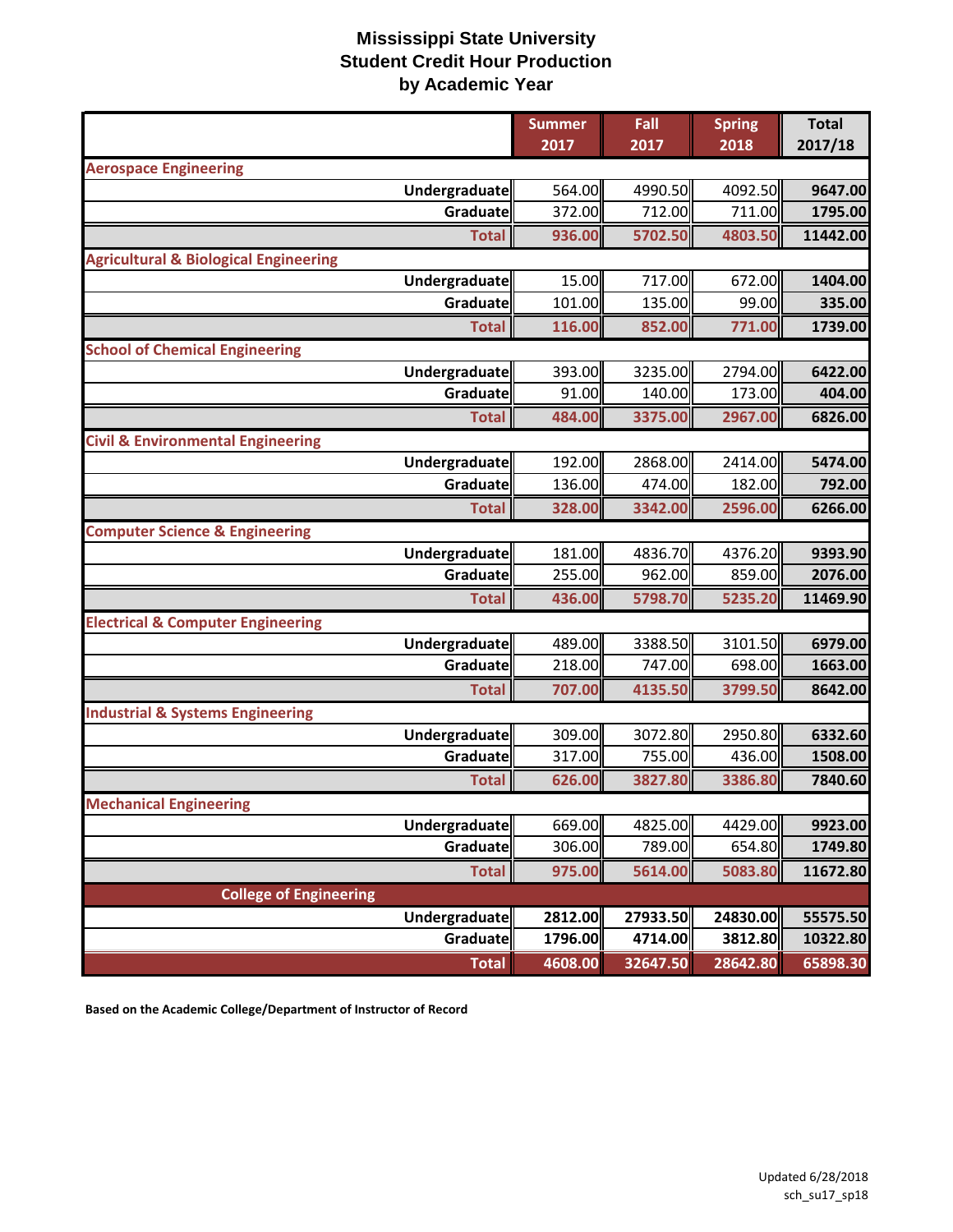|                                              | <b>Summer</b> | Fall    | <b>Spring</b> | <b>Total</b> |
|----------------------------------------------|---------------|---------|---------------|--------------|
|                                              | 2017          | 2017    | 2018          | 2017/18      |
| <b>Forestry</b>                              |               |         |               |              |
| Undergraduate                                | 363.00        | 1066.00 | 1473.00       | 2902.00      |
| Graduate                                     | 136.00        | 281.00  | 211.00        | 628.00       |
| <b>Total</b>                                 | 499.00        | 1347.00 | 1684.00       | 3530.00      |
| <b>Sustainable Bioproducts</b>               |               |         |               |              |
| Undergraduate                                | 12.00         | 174.00  | 90.00         | 276.00       |
| Graduate                                     | 141.00        | 239.00  | 283.00        | 663.00       |
| <b>Total</b>                                 | 153.00        | 413.00  | 373.00        | 939.00       |
| <b>Wildlife, Fisheries &amp; Aquaculture</b> |               |         |               |              |
| Undergraduate                                | 185.00        | 2296.00 | 1739.00       | 4220.00      |
| Graduate                                     | 360.00        | 581.00  | 486.00        | 1427.00      |
| <b>Total</b>                                 | 545.00        | 2877.00 | 2225.00       | 5647.00      |
| <b>College of Forest Resources</b>           |               |         |               |              |
| Undergraduate                                | 560.00        | 3536.00 | 3302.00       | 7398.00      |
| Graduate                                     | 637.00        | 1101.00 | 980.00        | 2718.00      |
| <b>Total</b>                                 | 1197.00       | 4637.00 | 4282.00       | 10116.00     |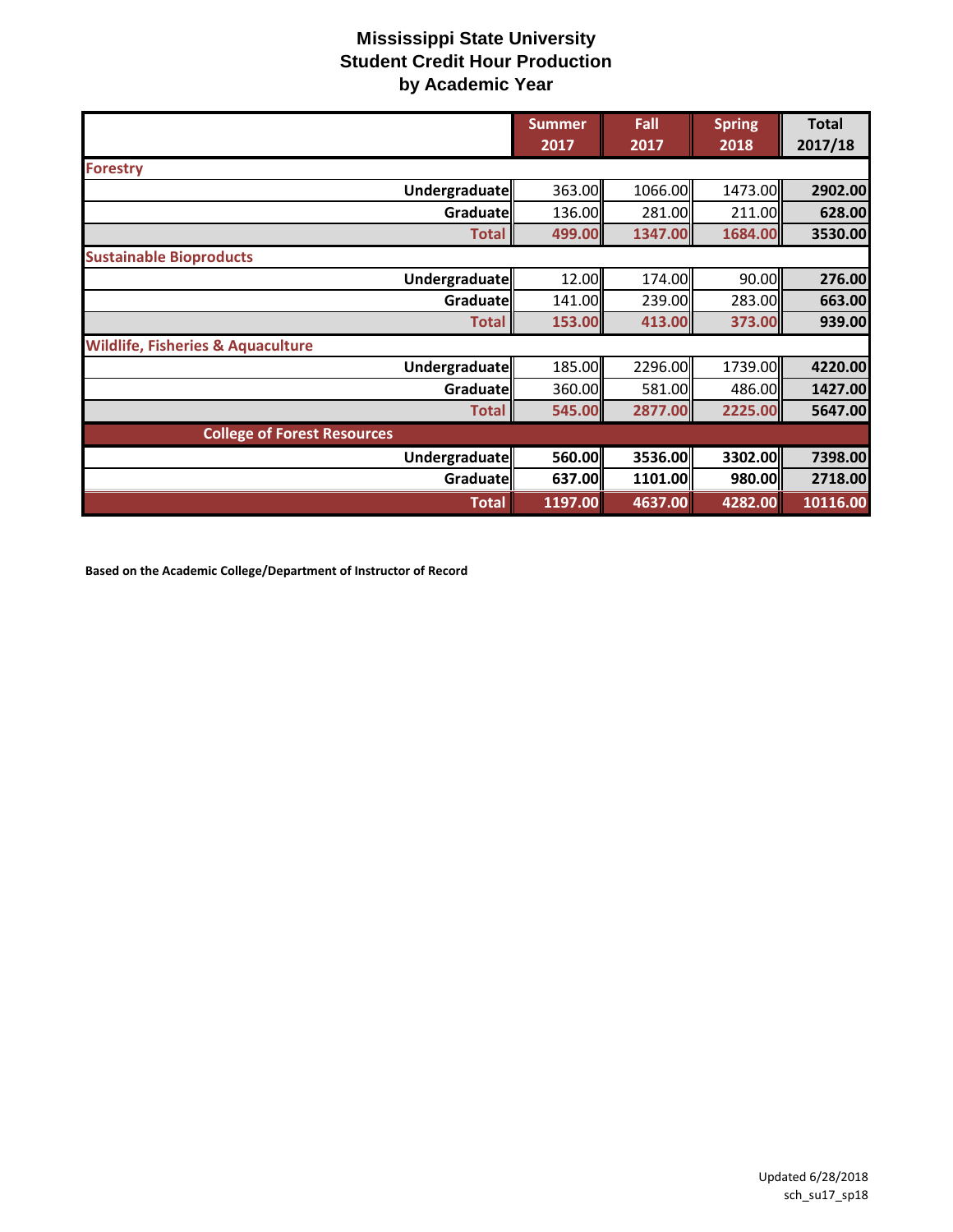|                                       | <b>Summer</b><br>2017 | Fall<br>2017 | <b>Spring</b><br>2018 | <b>Total</b><br>2017/18 |
|---------------------------------------|-----------------------|--------------|-----------------------|-------------------------|
| <b>Veterinary Medicine</b>            |                       |              |                       |                         |
| Undergraduate                         | 197.00                | 799.00       | 1135.00               | 2131.00                 |
| Graduate                              | 253.00                | 454.00       | 467.00 <b>1</b>       | 1174.00                 |
| Professional                          | 2864.00               | 7269.00      | 6695.50               | 16828.50                |
| <b>Total</b>                          | 3314.00               | 8522.00      | 8297.50               | 20133.50                |
| <b>College of Veterinary Medicine</b> |                       |              |                       |                         |
| <b>Undergraduate</b>                  | 197.00                | 799.00       | 1135.00               | 2131.00                 |
| Graduate                              | 253.00                | 454.00       | 467.00II              | 1174.00                 |
| Professional                          | 2864.00               | 7269.00      | 6695.50               | 16828.50                |
| <b>Total</b>                          | 3314.00               | 8522.00      | 8297.50               | 20133.50                |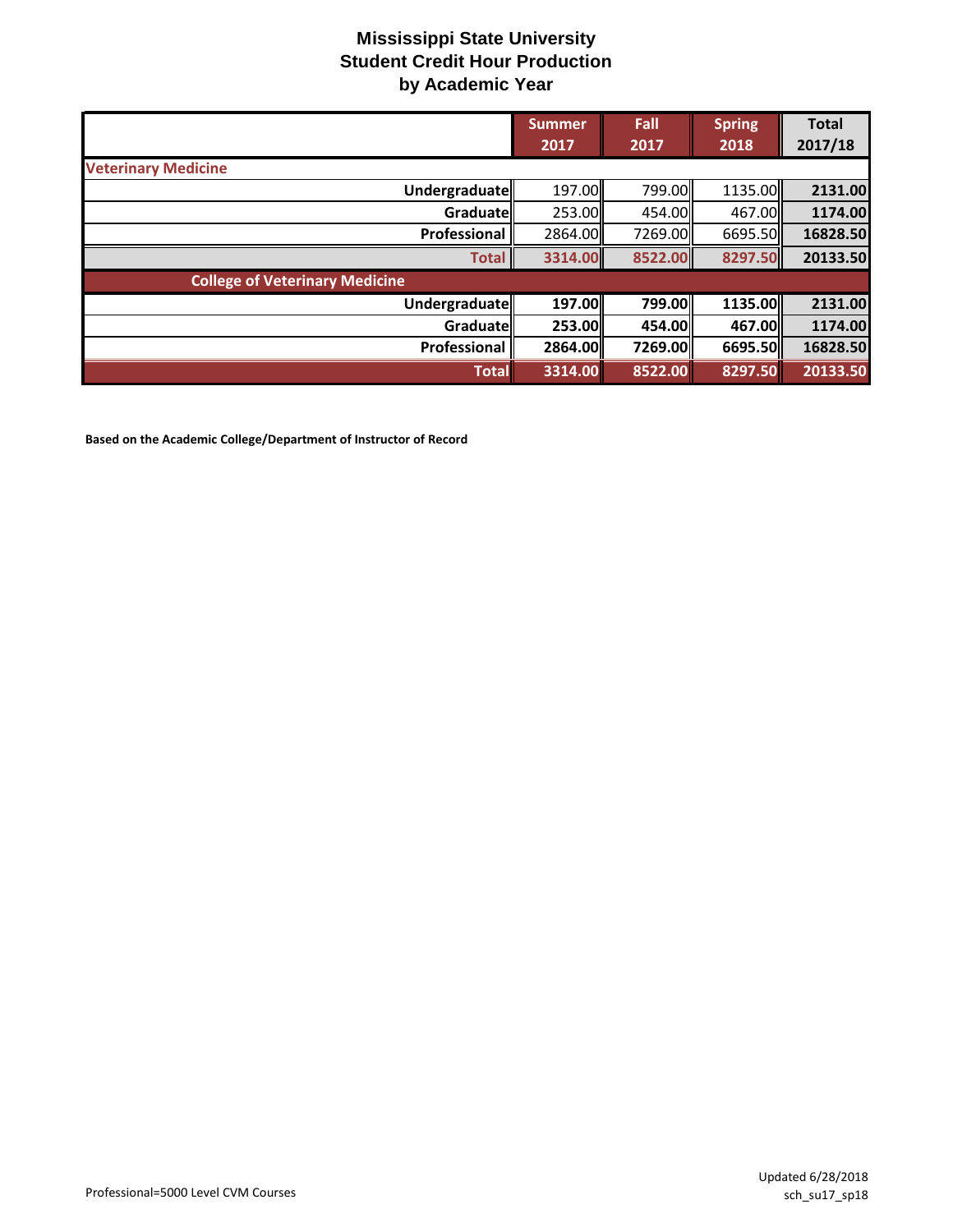|                                    | <b>Summer</b><br>2017 | Fall<br>2017 | <b>Spring</b><br>2018 | <b>Total</b><br>2017/18 |
|------------------------------------|-----------------------|--------------|-----------------------|-------------------------|
| <b>Provost Office</b>              |                       |              |                       |                         |
| Undergraduate                      | 0.00                  | 15.00        | 0.00                  | 15.00                   |
| Graduate                           | 0.00                  | 0.00         | 0.00                  | 0.00                    |
| <b>Total</b>                       | 0.00                  | 15.00        | 0.00                  | 15.00                   |
| <b>College of Academic Affairs</b> |                       |              |                       |                         |
| Undergraduate                      | 0.00                  | 15.00        | 0.00                  | 15.00                   |
| <b>Graduate</b>                    | 0.00                  | 0.00         | 0.00                  | 0.00                    |
| <b>Total</b>                       | 0.00                  | 15.00        | 0.00                  | 15.00                   |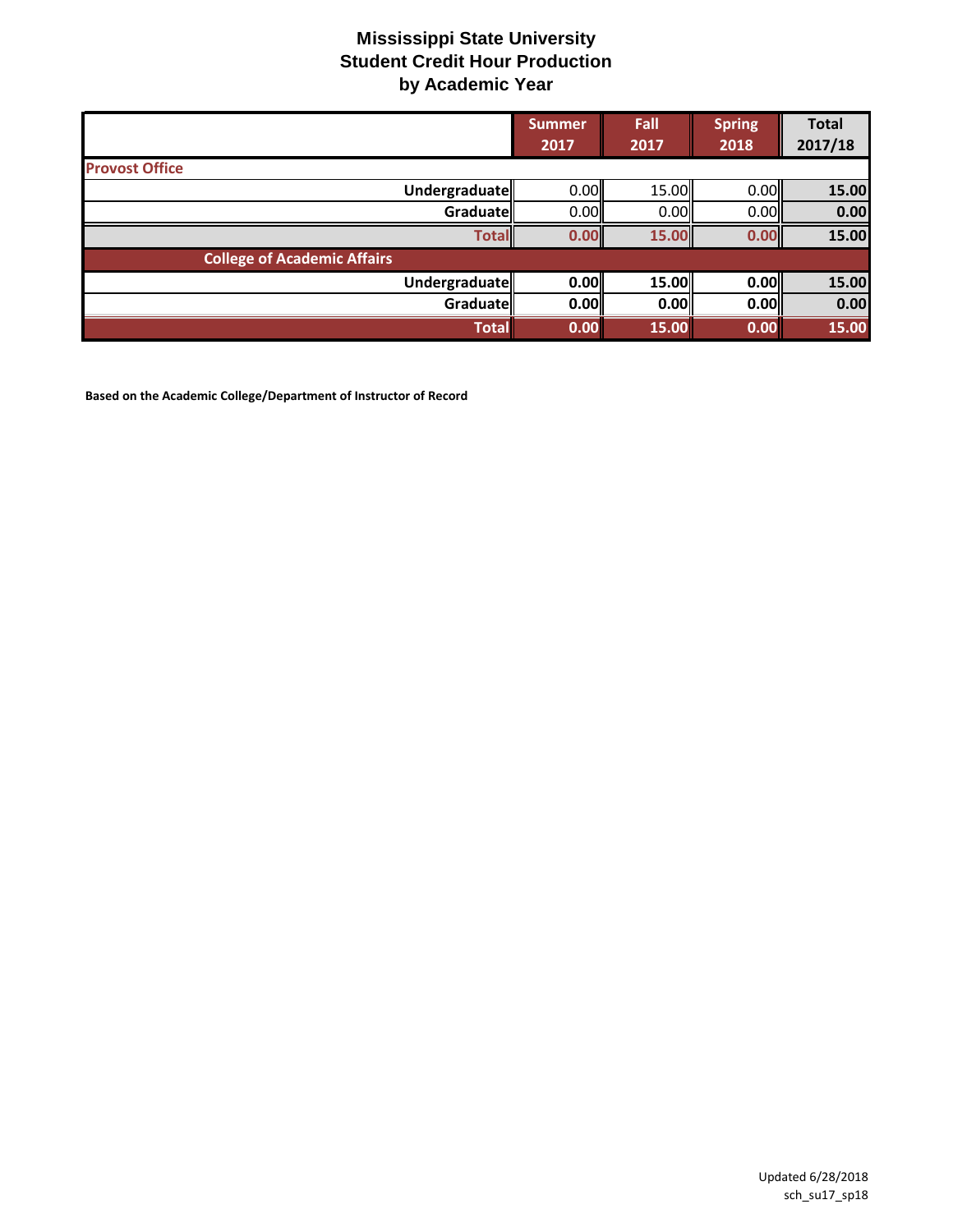|                          | <b>Summer</b><br>2017 | <b>Fall</b><br>2017 | <b>Spring</b><br>2018 | <b>Total</b><br>2017/18 |
|--------------------------|-----------------------|---------------------|-----------------------|-------------------------|
| <b>Total Main Campus</b> |                       |                     |                       |                         |
| Undergraduate            | 30579.00              |                     | 251834.00 227145.00   | 509558.00               |
| Graduate                 | 10355.00              | 22210.00            | 21167.00              | 53732.00                |
| Professional             | 2864.00               | 7269.00             | 6838.00               | 16971.00                |
| <b>Total</b>             | 43798.00              | 281313.00           | 255150.00             | 580261.00               |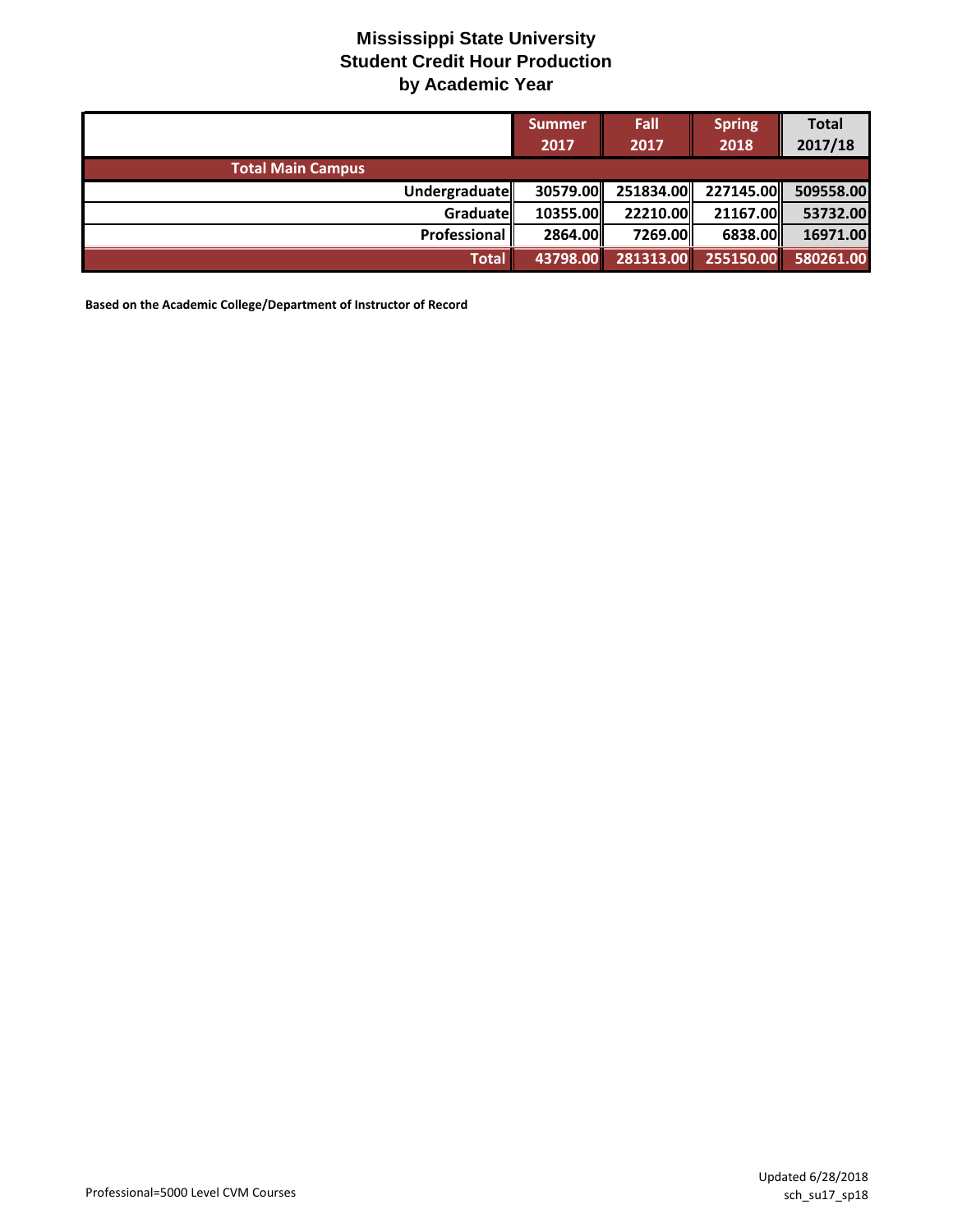|                              | <b>Summer</b><br>2017 | Fall<br>2017 | <b>Spring</b><br>2018 | <b>Total</b><br>2017/18 |
|------------------------------|-----------------------|--------------|-----------------------|-------------------------|
| <b>Total Meridian Campus</b> |                       |              |                       |                         |
| <b>Undergraduate</b>         | 920.00                | 4827.00      | 4837.00               | 10584.00                |
| <b>Graduate</b>              | 532.00                | 469.00       | 577.00                | 1578.00                 |
| <b>Total</b>                 | 1452.00               | 5296.00      | 5414.00               | 12162.00                |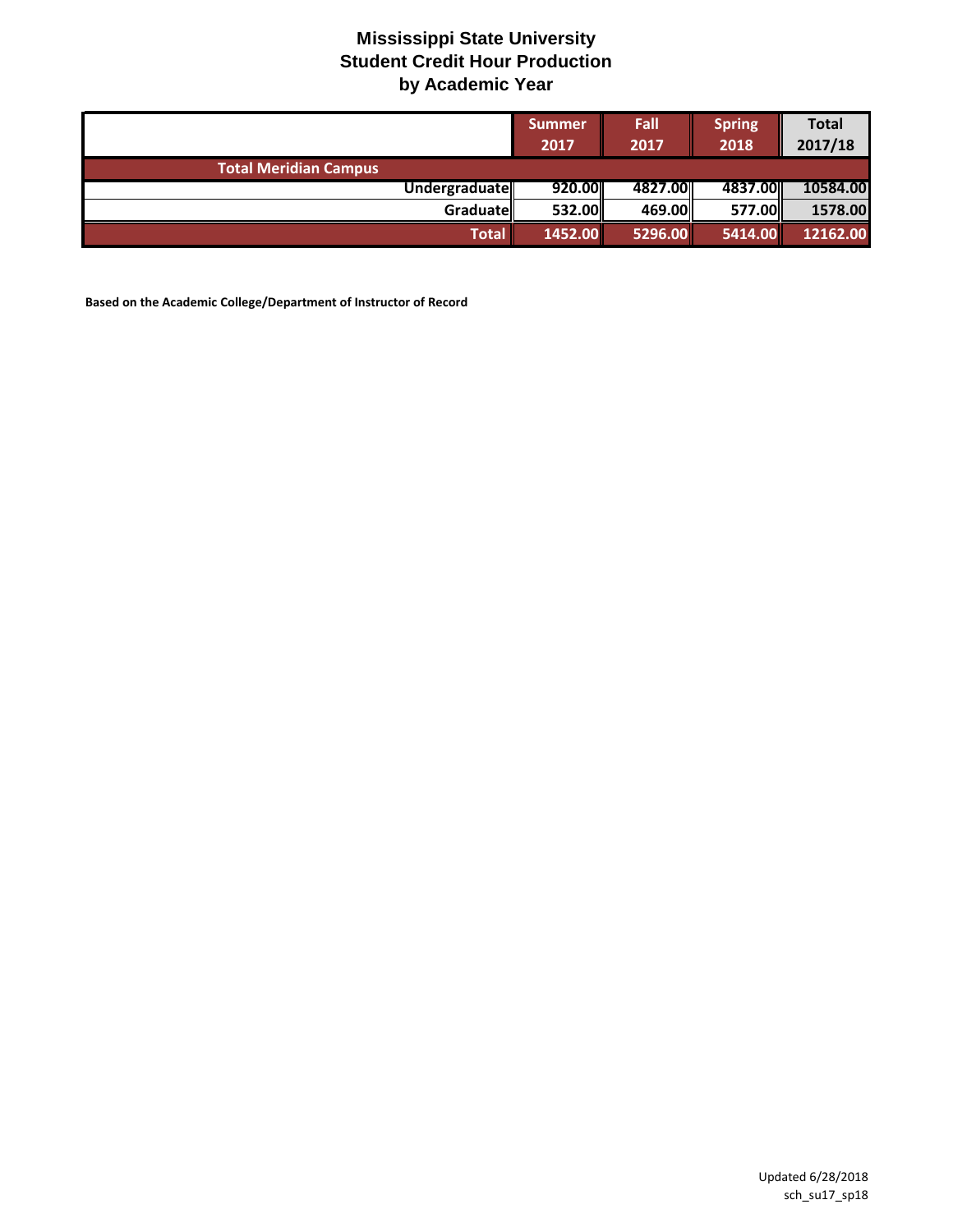|                                 | <b>Summer</b> | Fall       | <b>Spring</b> | <b>Total</b> |
|---------------------------------|---------------|------------|---------------|--------------|
|                                 | 2017          | 2017       | 2018          | 2017/18      |
| <b>Total Starkville Campus</b>  |               |            |               |              |
| Undergraduate                   | 22,502.00     | 241,058.00 | 215,871.00    | 479,431.00   |
| Graduate                        | 6,884.00      | 17,088.00  | 16,229.00     | 40,201.00    |
| Professional                    | 2,858.00      | 7,269.00   | 6,838.00      | 16,965.00    |
| <b>Total</b>                    | 32,244.00     | 265,415.00 | 238,938.00    | 536,597.00   |
|                                 |               |            |               |              |
| <b>Total Meridian Campus</b>    |               |            |               |              |
| Undergraduate                   | 920.00        | 4,827.00   | 4,837.00      | 10,584.00    |
| Graduate                        | 532.00        | 469.00     | 577.00        | 1,578.00     |
| <b>Total</b>                    | 1,452.00      | 5,296.00   | 5,414.00      | 12,162.00    |
|                                 |               |            |               |              |
| <b>Total Distance Education</b> |               |            |               |              |
| <b>Undergraduate</b>            | 6,023.00      | 9,706.00   | 10,189.00     | 25,918.00    |
| Graduate                        | 3,453.00      | 5,119.00   | 4,930.00      | 13,502.00    |
| <b>Total</b>                    | 9,476.00      | 14,825.00  | 15,119.00     | 39,420.00    |
|                                 |               |            |               |              |
| <b>Total MS Gulf Coast</b>      |               |            |               |              |
| <b>Undergraduate</b>            | 48.00         | 808.00     | 567.00        | 1,423.00     |
| Graduate                        | 0.00          | 0.00       | 0.00          | 0.00         |
| <b>Total</b>                    | 48.00         | 808.00     | 567.00        | 1,423.00     |
|                                 |               |            |               |              |
| <b>Total Study Abroad</b>       |               |            |               |              |
| <b>Undergraduate</b>            | 2,006.00      | 262.00     | 518.00        | 2,786.00     |
| Graduate                        | 18.00         | 3.00       | 8.00          | 29.00        |
| <b>Total</b>                    | 2,024.00      | 265.00     | 526.00        | 2,815.00     |
|                                 |               |            |               |              |
| <b>Total University</b>         |               |            |               |              |
| Undergraduate                   | 31,499.00     | 256,661.00 | 231,982.00    | 520,142.00   |
| Graduate                        | 10,887.00     | 22,679.00  | 21,744.00     | 55,310.00    |
| Professional                    | 2,858.00      | 7,269.00   | 6,838.00      | 16,965.00    |
| <b>Total</b>                    | 45,244.00     | 286,609.00 | 260,564.00    | 592,417.00   |